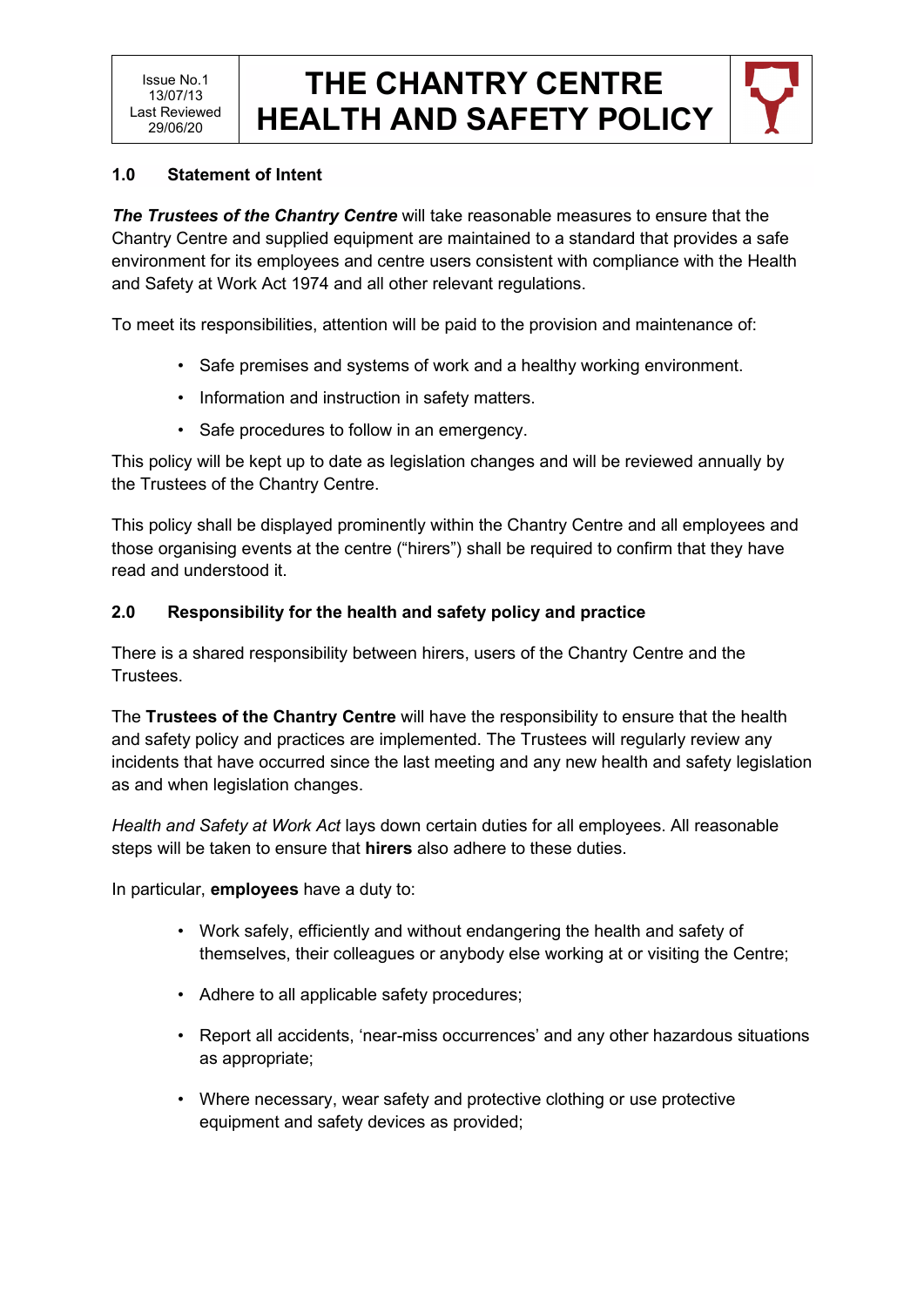

- Meet any other statutory safety obligations including that laid down in Section 8 of the Act, which states that '*no person shall intentionally or recklessly interfere with or misuse anything provided in the interests of health, safety or welfare'*;
- Ensure they pay regard to the provisions within the Health & Safety policy

There shall be a Trustee who shall be **the nominated Health and Safety** representative. The nominated Health and Safety representative shall report to the Trustees of the Chantry Centre on all health & safety issues, liaise with relevant individuals on relevant health and safety issues, implement the health and safety policy and practices and review these at least once a year, ensure risk assessments are carried out as required; investigate and ensure the timely remediation of any potential hazards and dangerous occurrences; keep any necessary information on health and safety and make it available to any employees, hirers or users who wishes to see it.

## **3.0 Accidents**

A First Aid kit will be kept behind the main bar and hall bar

An accident book is provided and shall be kept either in the office or behind the main bar. The accident book should be used to record the details of any accidents at the time they occur as required by legislation – irrespective of whether the effected party is an employees, hirer or user. This will be checked regularly by the nominated Health and Safety representative who shall remove any written notes for confidentiality. These are then all kept securely as required by law.

Some hirers may have their own Accident Books, which they are required to fill in. However the Chantry Centre cannot accept any responsibility for any accidents not logged in the Chantry Centre's Accident Book.

Employees and hirers must report 'near misses' or any potential hazards in the accident book to ensure situations are investigated and preventative action taken where required.

## **4.0 Fire**

A detailed Fire Risk Assessment of the premises will be undertaken by a competent person and made available upon request.

*Fire prevention* - One of the main objectives is effective fire prevention. As part of this, employees must ensure that fire exits are kept clear and free of obstructions at all times. Notices concerning fire exits must not be covered or removed. Employees, hirers and users must make themselves familiar with the nearest fire exit to activity and with the location of fire fighting equipment. Instruction in the use of fire extinguishers will be provided for employees as required.

Instructions on fire procedures will be located adjacent to each piece of fire fighting equipment.